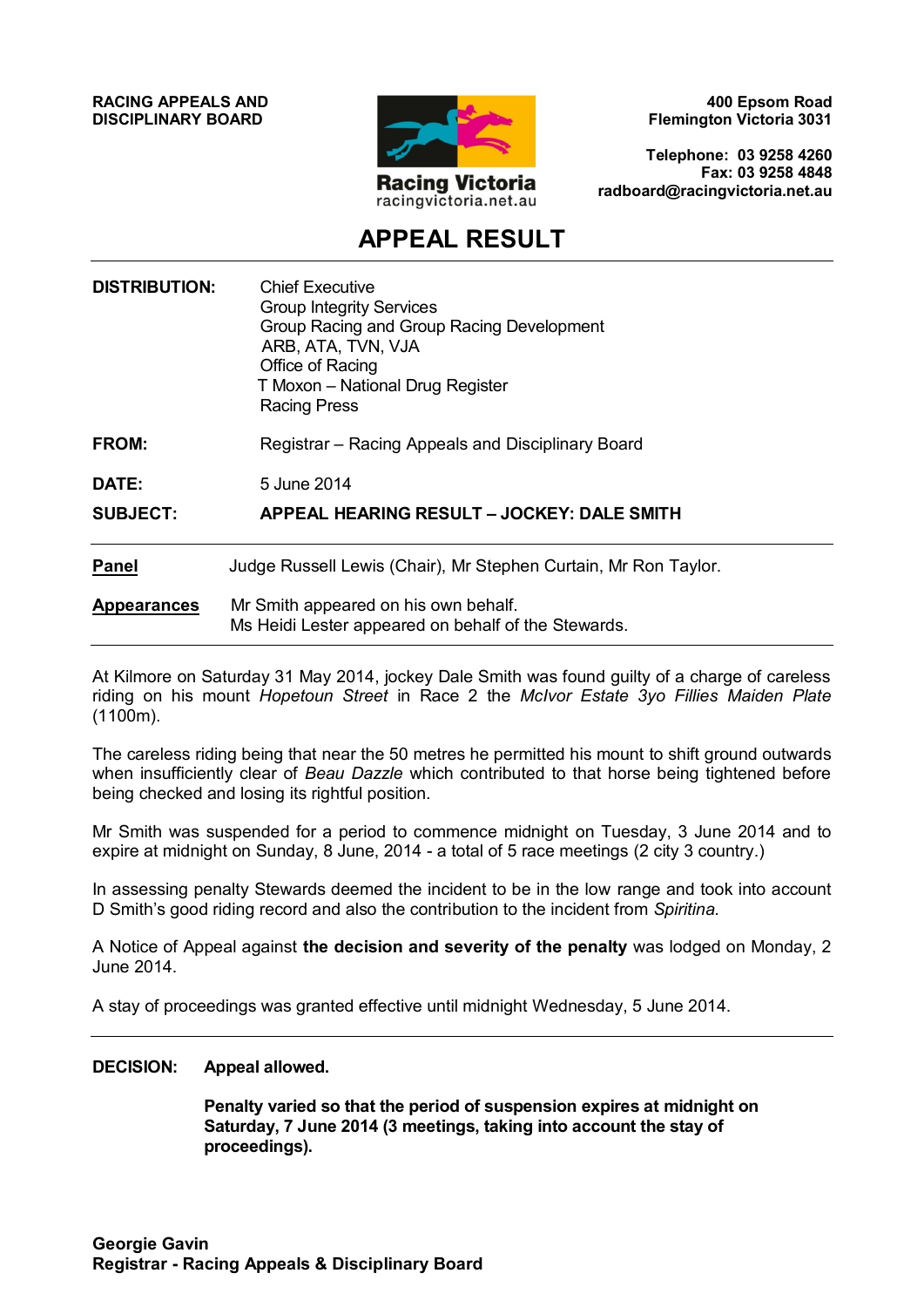# `**TRANSCRIPT OF PROCEEDINGS**

#### **RACING APPEALS AND DISCIPLINARY BOARD**

 $\mathcal{L}_\text{max}$  , and the contribution of the contribution of the contribution of the contribution of the contribution of the contribution of the contribution of the contribution of the contribution of the contribution of t

**HIS HONOUR JUDGE R.P.L. LEWIS, Chairman MR S. CURTAIN MR R. TAYLOR**

#### **EXTRACT OF PROCEEDINGS**

#### **DECISION**

### **IN THE MATTER OF THE McIVOR ESTATE THREE YEAR OLD FILLIES MAIDEN PLATE OVER 1100 METRES AT KILMORE ON 31/5/14**

#### **JOCKEY: DALE SMITH**

#### **MELBOURNE**

#### **THURSDAY, 5 JUNE 2014**

MS H. LESTER appeared on behalf of the RVL Stewards

MR D. SMITH appeared on his own behalf